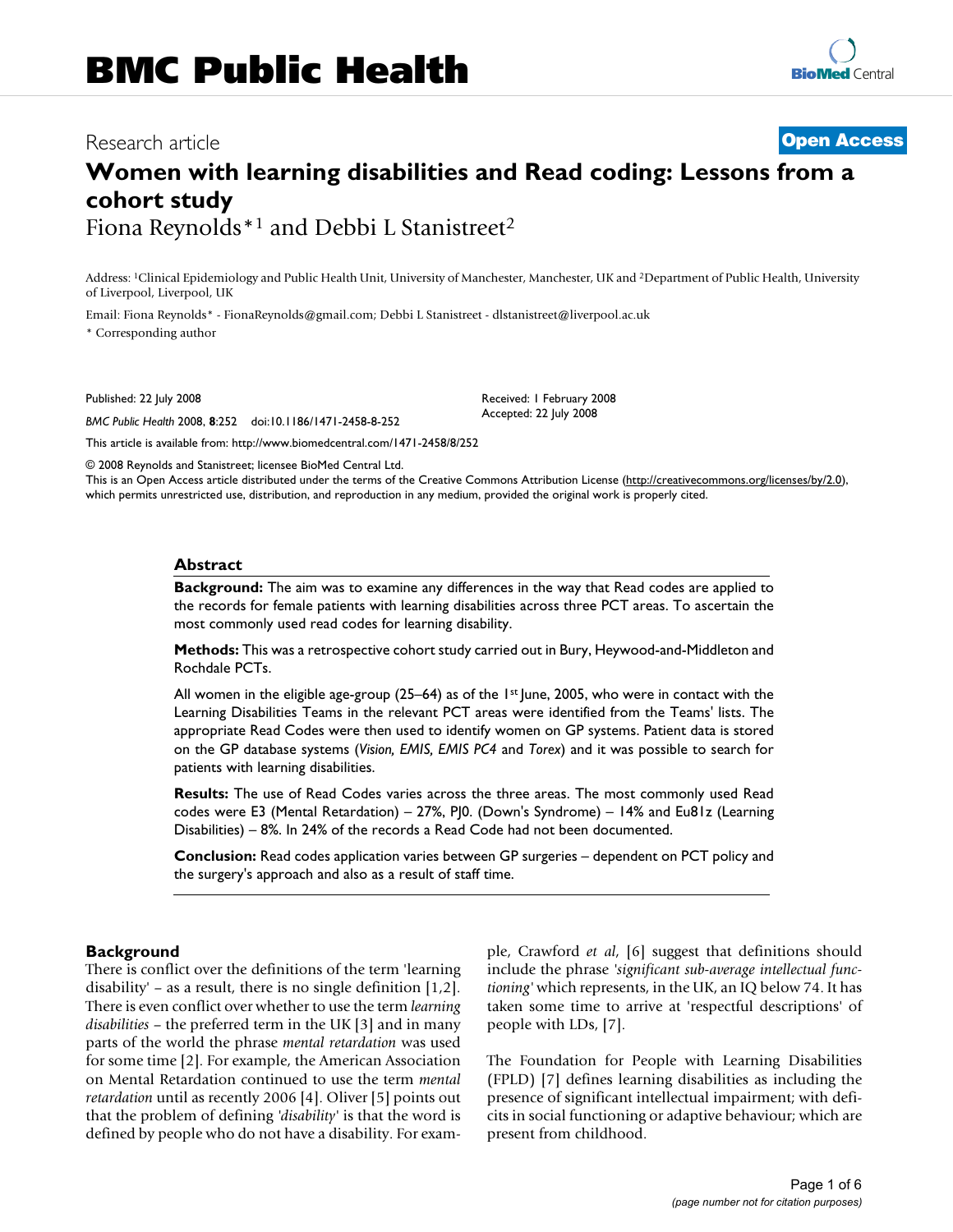Confusion often arises over the use of the term *learning disabilities*, because it is often used to refer to conditions that are known as learning difficulties in the UK – such as dyslexia. The Learning Disabilities Forum [8] also suggests dyslexia, attention-deficit hyperactivity disorder and Tourette's syndrome as learning disabilities. However, this is disputed by various other authors [1,2] and although these conditions may be present with learning disabilities [8], on their own are not symptomatic of intellectual impairment, [7]; and do not affect understanding [9].

Research shows that many people with learning disabilities have undetected health conditions that can cause unnecessary pain; or reduce the quality or length of their lives [10].

People with learning disabilities, and their carers, often have low expectations of their own health and the services they receive; often to the extent of tolerating poor health [10]. Women often report that staff lack understanding of their disability and often focus on this rather than the immediate health issue [11]. It can be difficult for people with learning disabilities to access care and treatment, especially screening services [10,12]. Barriers to accessing services include fear of examinations and difficulties in accessing professionals who link to services [13].

In 2006, the Disability Rights Commission (DRC) published its findings on people with learning disabilities and health inequalities. It [14] cited research [15,16] that shows cervical screening uptake rates are much lower in women with learning disabilities – variously estimated at 13% and 47%, as compared with 84 – 89% in the general population. "The reasons for the variation among women with learning disabilities are not known but may be linked to small sample sizes and the less reliable estimates which they produce [14]." As we discussed in our previous paper [17], screening is rarely offered to women with learning disabilities and coverage is lower than for women in the general population [18]. Brent and Harrow Health Authority found that only 19% of women with learning disabilities had received screening while 77% of the women had no screening records, [19]. Pearson *et al*, [20] discovered that 37% of women with learning disabilities were ceased because they had a learning disability. A recent study carried out by Smith [21] in Rochdale suggests that General Practitioners (GPs) considered cervical screening unnecessary for women with learning disabilities.

The DRC [14] recommended that screening programmes are targeted in line with evidence and are fully inclusive of people with learning disabilities, and that improvements should be made through the commissioning process. A number of studies found that women with learning disabilities may not come for screening for various reasons and recommended that primary care staff adhere to guidelines and work with the women to encourage them to use the services [22,23].

The Department of Health publication, *Valuing People* [10] sets out how the NHS may contribute to reducing the health inequities suffered by people with learning disabilities through improving access to services. It stated that:*"By June 2004, all patients with learning disabilities should have been coded onto primary care data systems."* The issue of services for patients with learning disabilities is now also a Quality and Outcomes Framework target for all surgeries. Since 2006, practices have had to be able to produce a register of patients with learning disabilities.

There are thousands of Read codes and as new developments, diagnoses, techniques and suggestions by users come into practice, new codes are released bi-annually to allow updating [20]. Approximately 87% of medical practices are computerised, and of these 80% use Read codes – which is expected to rise to above 90% in the next three years.

Among the advantages of the Read codes are that they are simple to implement and can aid searches. They also allow us to record data more consistently; retrieve it more easily and analyse more thoroughly.

# **Methods**

A retrospective cohort study, using case control methods, was carried out to compare the uptake of cervical screening and the likelihood of being ceased, between women with and without learning disabilities. The use of Read coding was also explored as a part of this work to ascertain the most commonly used codes for learning disability. The study population included women aged 25–64 with learning disabilities in the PCT areas of Bury, Heywood and Middleton and Rochdale.

Using *Epi.Info Stat.Calc*, we calculated that a sample size of 217 women with learning disabilities and 434 women without was required assuming prevalence of screening to be 80% and based on an OR of 2, and a sample ratio of 1:2 (women with learning disabilities to women without) Significance was set at 0.05 and power at 80%. Looking at Read coding for learning disabilities, we focused on the case group and we found that there were actually 267 women with learning disabilities who were in contact with the Learning Disabilities Teams or the GPs in the three areas.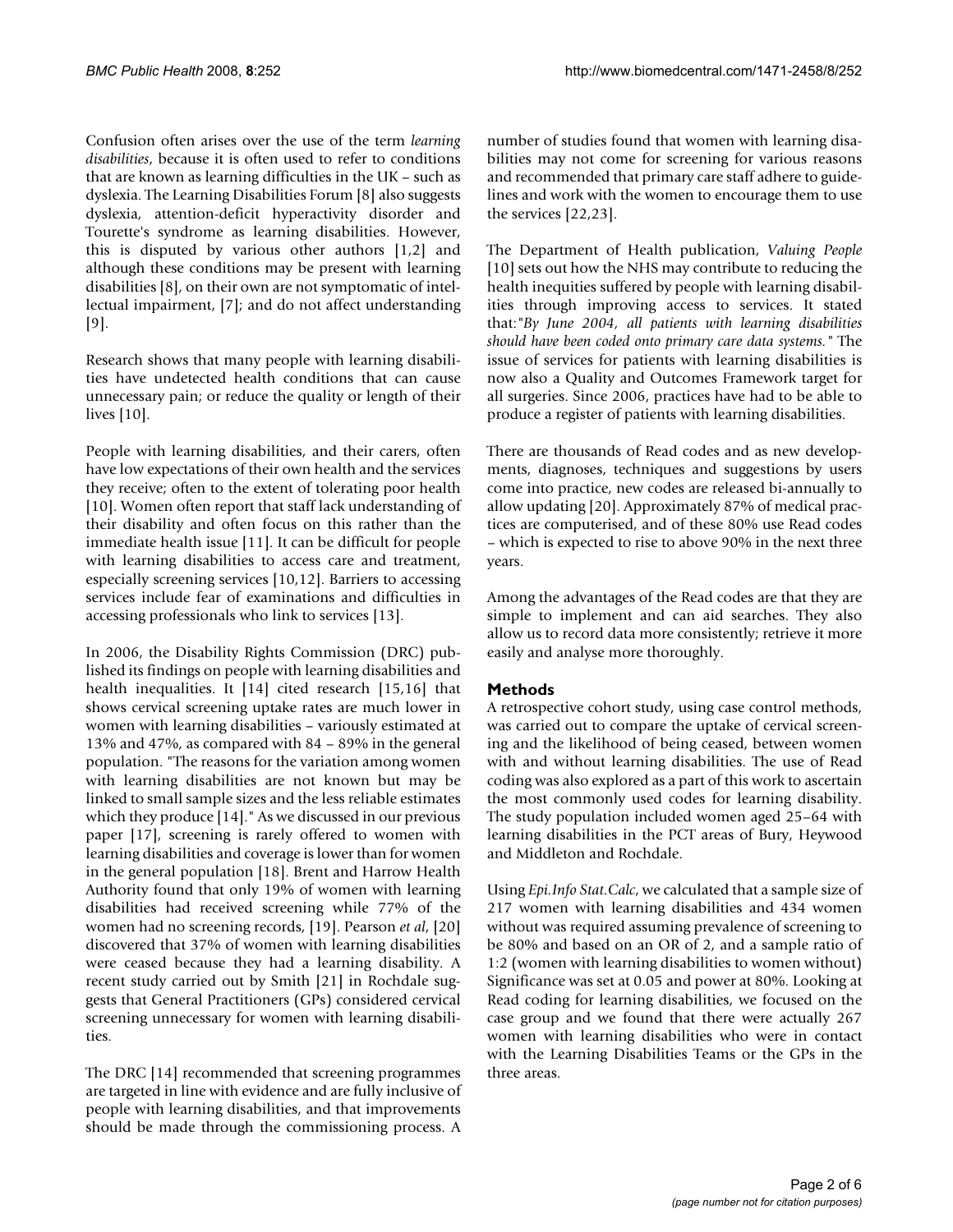#### *Design and Process*

This study was undertaken across Bury, Heywood-and-Middleton and Rochdale PCTs. There were 34 GP practices in Bury, 21 in Rochdale and 14 in Heywood-and-Middleton and work with these took place September-December, 2005. Patient data were stored on the database systems *Vision, EMIS, EMIS PC4* and *Torex*.

The following Read Codes (used for diagnoses and treatment) were used to identify women on GP systems identified as having learning disabilities. The reason for carrying out this second process of ascertainment was to ensure that as complete a list as possible, of women with learning disabilities, was obtained.

The named learning disabilities are listed in Table 1.

**Ethics Committee:** North Manchester LREC 05/Q1406/ 82

#### *Obtaining Consent for Records to be Accessed*

This study was carried out by accessing patient records. Although people caring for a woman with learning disabilities (carers), whether family or a paid employee, cannot consent on her behalf, the Mental Capacity Act (2005) advises that they (or nominated third parties) should be consulted to discover whether the person with learning disabilities would assent to joining any research project. A letter was sent to 267 women with learning disabilities requesting their permission to access their records. In the event that the women did not understand the letter, it was anticipated that they would pass it to their carer. In some cases, carers/parents contacted the PCT office to enquire further about the study.

**Table 1: ICD10 codes for learning disabilities mapped to Read Codes and their definitions.**

| <b>Read Codes</b> | <b>Definitions</b>                 |  |
|-------------------|------------------------------------|--|
| Eu81z             | Learning Disability                |  |
| E3                | <b>Mental Retardation</b>          |  |
| E30               | Mild Mental Retardation            |  |
| F310              | Moderate Mental Retardation        |  |
| E3 I I            | Severe Mental Retardation          |  |
| E312              | <b>Profound Mental Retardation</b> |  |
| E140              | Autism                             |  |
| Eu842             | Rett's Syndrome                    |  |
| N726./PKy93       | Prader-Willi Syndrome              |  |
| N721/PI0/PI0z     | Down 's syndrome                   |  |
| N724/P 2/P 2z     | Edward's Syndrome                  |  |
| PKyz5             | Angelman Syndrome                  |  |
| $N725/P$ yy $4$   | Fragile × Syndrome                 |  |
| C301              | Phenylketonuria                    |  |

The letter stated that if the women (or their carers) did not wish to give permission they should contact the study. 46 people contacted the office. The carers of four women withheld consent on the grounds that the woman could not consent. Of the 42 people who wished to find out more 37 were parents who stated that their daughters had never had a screening test but that the women assented to being included in the study for checking. Five were women with learning disabilities who wished to know more and gave their consent.

### **Results**

The use of Read Codes varies across the three areas. The most commonly used Read codes were E3 (Mental Retardation) – 27%, PJ0. (Down's Syndrome) – 14% and Eu81z (Learning Disabilities) – 8%.

In Bury and Heywood-and-Middleton the largest code proportion was actually 'unknown' i.e. the Surgeries had not yet Read coded the learning disabilities of these women. In Rochdale, this was the second largest share. Rochdale and Heywood-and-Middleton PCTs had written to all GPs to instruct them to code all patients with learning disabilities under the codes E3 (mental retardation) and Eu81z (learning disabilities). These do not tell us whether there are any particular learning disabilities (e.g. Down 's syndrome) which may be common or unusual (Table 2).

After each visit to a Surgery where the women with learning disabilities had not received a Read code, the LD Teams were notified so that they assist in the process.

E3 was the most commonly used code – probably as a result of coding policy in Rochdale and Heywood-and-Middleton, which makes it surprising that Eu81z took such a small share.

Down 's Syndrome was shown to be the next most commonly coded condition – especially in Bury, but not in the other two areas. However, it is likely that this is an artefact as a result of policy rather than a genuine increase.

# **Discussion**

#### *"How this fits in"*

The Department of Health publication *Valuing People* (2001) sets out how the NHS may improve access to health services for people with learning disabilities – specifically women's access to screening and examines how accurately their needs have been coded. A specific recommendation was that by June 2004, all patients with learning disabilities should have been Read coded onto primary care data systems. This study explored whether this target had been reached. The QOF target of every practice producing a register of patients with learning disabil-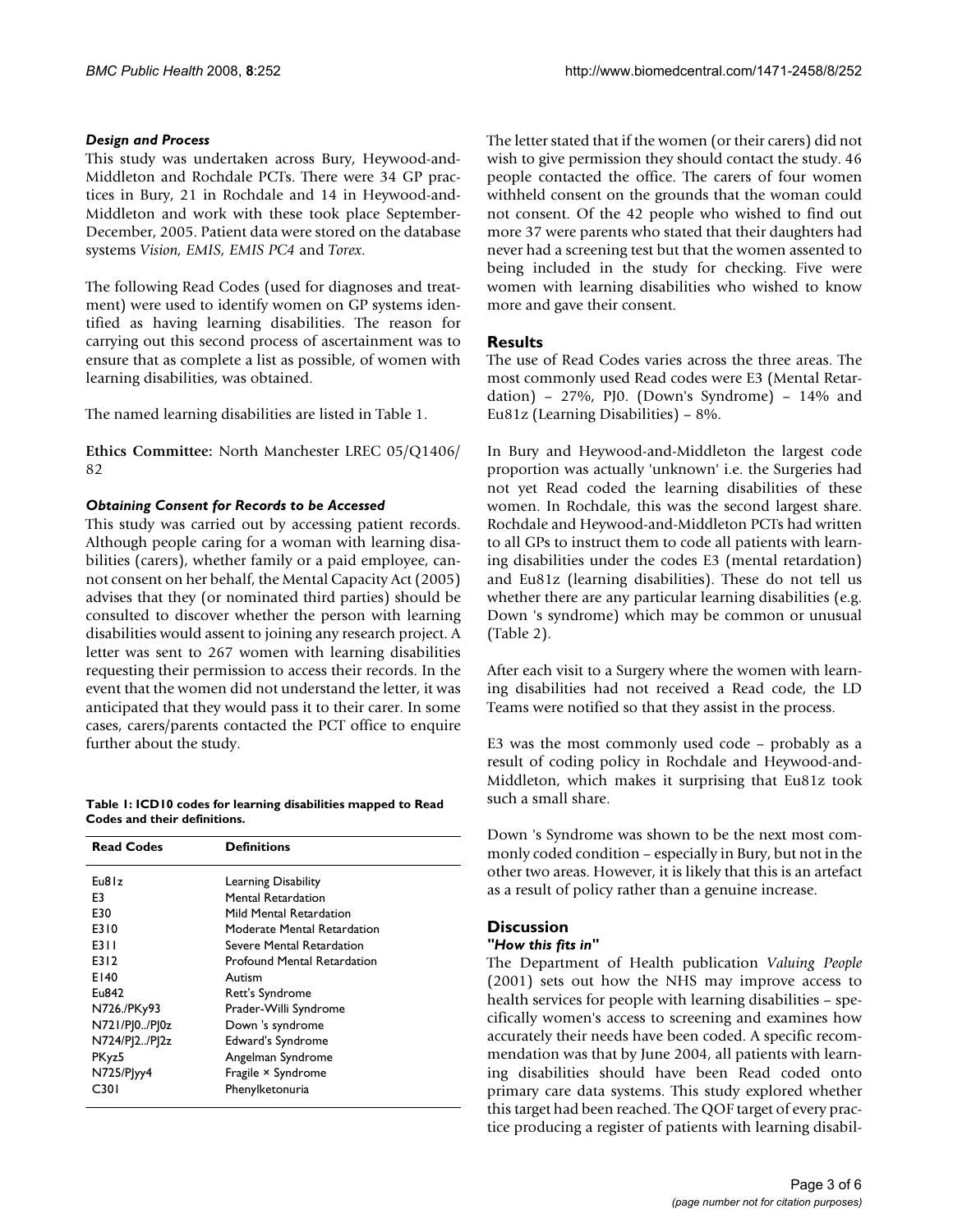| <b>Read Code</b>       | <b>Definition</b>                                     | Number of women $(n = 290)$ |
|------------------------|-------------------------------------------------------|-----------------------------|
| Unknown                | Code has not been given                               | 70 (24%)                    |
| Eu81z                  | Learning Disabilities                                 | 23 (8%)                     |
| E3                     | <b>Mental Retardation</b>                             | 79 (27%)                    |
| E30                    | Mild Mental Retardation                               | 4(1%)                       |
| E3 I I                 | Severe Mental Retardation                             | 8(3%)                       |
| $P$ J $0$ / $P$ J $0z$ | Down's Syndrome                                       | 41 (14%)                    |
| <b>C301</b>            | Phenylketonuria                                       | 16(6%)                      |
| E140                   | Autism                                                | l (0.005%)                  |
| Eu842                  | Rett's Syndrome                                       | l (0.005%)                  |
| E3 + Another Code      | Two codes have been given with E3 as the main code    | 16(6%)                      |
| Eu81z + Another Code   | Two codes have been given with Eu81z as the main code | 31 (11%)                    |

**Table 2: The numbers and percentages of women with learning disabilities with each Read code.**

ities was introduced in 2006 – this study was carried out before this came into force.

#### *Main Findings*

It is likely that the findings are comparable to the experiences of other PCTs.

The blanket use of generic codes means that it impossible to use GP records to easily identify any common types of learning disability or clusters. This could impede the provision of any specific specialist support that could be offered to patients, and the improvement of services, because the generic codes mask the situation. However, it should be noted that large 'clusters' were found at a number of practices, usually where there was a care facility nearby.

The decision to encourage GPs to code patients with learning disabilities solely under these two Read codes is interesting. It is likely that this was done to ease the workload of staff responsible for Read-coding patients with learning disabilities; as *Valuing People* [14] imposed a deadline of June 2004 for coding patients.

#### *Strengths and Limitations of the Study*

A key weakness of this study is that it focused only on women – learning disabilities are more common among men. It is also possible that the selection of Read codes used may have distorted one aspect of the Study's findings and weakened the work. The Read Codes used in this Study were selected on advice from the Learning Disabilities Teams (LD Teams) and other PCT staff. It was not an exhaustive list. Other codes were omitted to ensure that women without learning disabilities were not considered among the figures (e.g. cerebral palsy is often included in lists). The use of Read codes can be problematic as one description can have two, even three codes. This *could* confound any audits or research as the codes inputted to GP records will vary according to which operator carries this work out.

The actual number, of women whose Read code for learning disabilities is 'unknown', *may* be smaller than that reported here. Because a limited number of codes were searched for, it is possible that the women who were 'not coded' were coded under another definition.

Having carried out the research in discussion with the practice managers it is likely that this has not greatly distorted the data. Many of the managers reported that there had not been the time or staff to Read-code patients appropriately. Furthermore, previous instruction from Heywood-and Middleton and Rochdale PCTs, to code women with learning disabilities under the codes of E3 (Mental Retardation) and Eu81z (Learning Disabilities), should have reduced the numbers of women identified in the two areas as being 'not coded'. The lack of completeness however does show that more work needs to be done in certain practices to either update their records or improve access to screening for women with learning disabilities.

While it would have been simpler if all records had been available from one central point, it was useful to visit the practices as discussion with practice managers provided more information about identifying women who had not been Read coded.

Identifying women with learning disabilities by Read codes meant that records could be identified without having to trawl through thousands of others. Searching by codes meant that only the relevant aspects of the patients' records were viewed. All other personal details were hidden, thus confidentiality was not broken.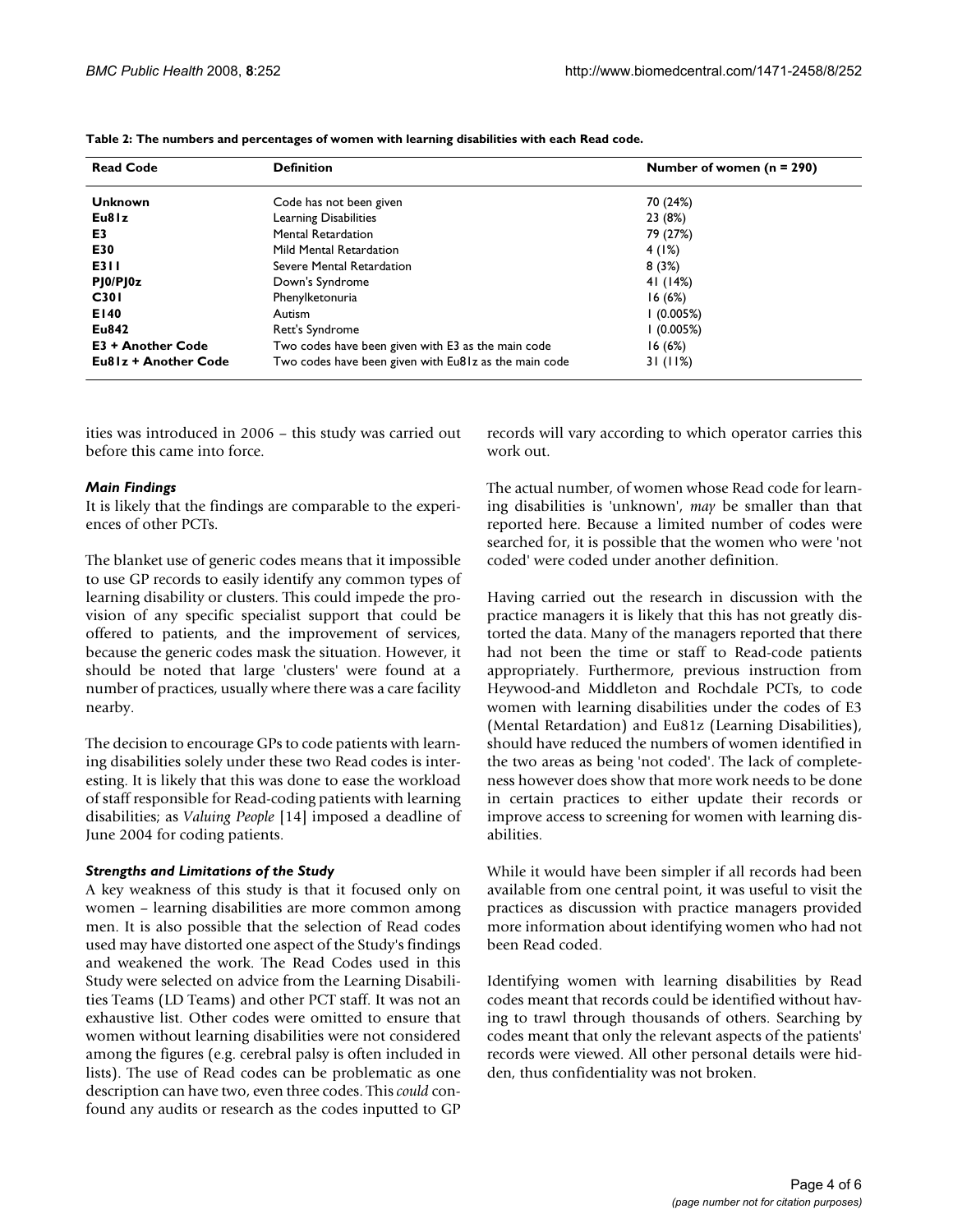#### *Comparison with Existing Literature*

The [1] assertion that GPs have no idea of the numbers on their lists was shown to be incorrect, here – certainly by practice managers, who knew their patient lists very well. However, this assertion was made prior to the new GP contract and GPs now have a very good idea, in many cases very accurate idea of how many of their patients have learning disabilities.

#### *Implications*

The lack of Read coding is an issue that was addressed as a result of this study. Once a practice was visited the LD Teams were notified if there were gaps in coding so that they could assist. The lack of coding shows that the practices have not been able to meet the deadline of coding by 2004, which may have a 'knock-on' effect on further work dependent on this being completed.

#### **Conclusion**

Read codes application varies between GP surgeries – dependent on PCT policy and the surgery's approach and also as a result of staff time.

Although practices know who their patients are and understand their needs, this information had not been coded into the records which would make retrieval and provision of support easier in the long term.

It may be more useful for surveillance (as well as future audits and research) if GP surgeries coded patients with learning disabilities with specific codes. Being able to identify learning disabilities, both as specific conditions (e.g. Down's Syndrome) and as a gauge of the severity of impairment (e.g. scale of mild to profound learning disabilities), would support tailoring of services specific to patient needs, as well as potentially identifying unusual clusters.

*Valuing People* [10] states that it is necessary for patients with learning disabilities to have personal health plans, and LD Teams could provide support in developing and updating these.

#### **Competing interests**

The authors declare that they have no competing interests.

#### **Authors' contributions**

FR carried out the study and wrote this report. DLS supervised the study, providing support and guidance.

#### **Acknowledgements**

N. Bennett, G Chambers, A Dutton, P Elton, K Prestage, S Smith

#### **References**

- 1. O'Hara J, Sperlinger A: *Adults with Learning Disabilities: A Practical approach for health professionals* Chichester, UK: John Wiley and Sons; 1997.
- 2. Fraser W, Sines D, Kerr M: *Hallas' The Care of people with intellectual disabilities* 9th edition. Oxford, UK: Butterworth-Heinemann; 1998.
- 3. Noonan-Walsh P, Heller T: *Health of Women with Intellectual Disabilities* Oxford, UK: Blackwell Publishing; 2002.
- 4. **American Association of Intellectual and Developmental** [[http://www.aamr.org/Policies/](http://www.aamr.org/Policies/faq_mental_retardation.shtml) [faq\\_mental\\_retardation.shtml](http://www.aamr.org/Policies/faq_mental_retardation.shtml)].
- 5. Oliver M: *The politics of disablement* Basingstoke: Macmillan Press Ltd; 1990.
- 6. Crawford JW, Gray CD, Allen KM: *The WAIS-R (UK): Basic psychometric properties in an adult UK sample Adults with Learning Disabilities: A Practical approach for health professionals* Edited by: O'Hara J, Sperlinger A. Chichester, UK: John Wiley and Sons; 1995.
- 7. **Foundation for People with Learning Disabilities** *Health Issues and People with Learning Disabilities* 2004 [[http://www.learningdisabili](http://www.learningdisabilities.org.uk/page.cfm?pagecode=PRST) [ties.org.uk/page.cfm?pagecode=PRST](http://www.learningdisabilities.org.uk/page.cfm?pagecode=PRST)].
- 8. **Learning Disabilities Forum** 2004 [[http://www.learningdisabili](http://www.learningdisabilities.org.uk/page.cfm?pagecode=ISCSOS) [ties.org.uk/page.cfm?pagecode=ISCSOS](http://www.learningdisabilities.org.uk/page.cfm?pagecode=ISCSOS)].
- 9. Luckasson R, Coulter DL, Polloway EA, Reiss S, Schalock RI, Snell ME, Spitalink DM, Stark J: *Mental Retardation: Definition, Classification and Systems of Supports, Adults with Learning Disabilities: A Practical approach for health professionals* Edited by: O'Hara J, Sperlinger A. Chichester, UK: John Wiley and Sons; 1992.
- 10. Department of Health: *Valuing People: A New Strategy for Learning Disability for the 21st Century* London, UK: HMSO; 2001.
- 11. Heller T, Marks B: *Health Promotion and Women, Health of Women with Intellectual Disabilities* Edited by: Noonan-Walsh P, Heller T. Oxford, UK: Blackwell Publishing; 2002.
- 12. Foundation for People with Learning Disabilities: *Health Issues and People with Learning Disabilities* 2004 [[http://www.learningdisabili](http://www.learningdisabilities.org.uk/page.cfm?pagecode=ISCDHN) [ties.org.uk/page.cfm?pagecode=ISCDHN](http://www.learningdisabilities.org.uk/page.cfm?pagecode=ISCDHN)].
- 13. Kopac CA, Fritz J, Holt RA: **Gynaecologic and reproductive services for women with disabilities.** In *Health of Women with Intellectual Disabilities* Edited by: Noonan-Walsh P, Heller T. Oxford, UK: Blackwell Publishing; 1998.
- 14. Disability Rights Commissions: *Equal Treatment: Closing the Gap A formal investigation into physical health inequalities experienced by people with learning disabilities and/or mental health problems* London: DRC; 2006.
- 15. Kerr M, Felce D, Felce J: **Equal treatment: closing the gap. Final report from the Welsh Centre for Learning Disabilities.** In *Disability Rights Commissions (2006) Equal Treatment: Closing the Gap A formal investigation into physical health inequalities experienced by people with learning disabilities and/or mental health problems* London: DRC; 2005.
- 16. Samele C, Seymour L, Morris B, Central England People First, Cohen A, Emerson E: **A formal investigation into health inequalities experienced by people with learning difficulties and/or people with mental health problems. Area Studies report.** In *Disability Rights Commissions (2006) Equal Treatment: Closing the Gap A formal investigation into physical health inequalities experienced by people with learning disabilities and/or mental health problems* London: DRC; 2006.
- 17. Reynolds F, Stanistreet D, Elton P: **[Women with learning disabil](http://www.ncbi.nlm.nih.gov/entrez/query.fcgi?cmd=Retrieve&db=PubMed&dopt=Abstract&list_uids=18218106)[ities and access to cervical screening: retrospective cohort](http://www.ncbi.nlm.nih.gov/entrez/query.fcgi?cmd=Retrieve&db=PubMed&dopt=Abstract&list_uids=18218106) [study using case control methods.](http://www.ncbi.nlm.nih.gov/entrez/query.fcgi?cmd=Retrieve&db=PubMed&dopt=Abstract&list_uids=18218106)** *BMC Public Health* 2008, **8:**30. 24 January 2008
- 18. Stein K, Allen N: **[Cross sectional survey of cervical cancer](http://www.ncbi.nlm.nih.gov/entrez/query.fcgi?cmd=Retrieve&db=PubMed&dopt=Abstract&list_uids=10066206) [screening in women with a learning disability.](http://www.ncbi.nlm.nih.gov/entrez/query.fcgi?cmd=Retrieve&db=PubMed&dopt=Abstract&list_uids=10066206)** *BMJ* 1999, **318:**641.
- 19. Djuretic T, Laing-Morton T, Guy M, Gill M: **Concerted effort is needed to ensure these women use preventive services.**<br>1999 **http://bmi.bmiiournals.com/cgi/content/full/318/7182/536/** 1999 [[http://bmj.bmjjournals.com/cgi/content/full/318/7182/536/](http://bmj.bmjjournals.com/cgi/content/full/318/7182/536/b?maxtoshow=&HITS) [b?maxtoshow=&HITS\]](http://bmj.bmjjournals.com/cgi/content/full/318/7182/536/b?maxtoshow=&HITS).
- 20. Pearson V, Davis C, Ruoff C, Dyer J: **[Only one quarter of women](http://www.ncbi.nlm.nih.gov/entrez/query.fcgi?cmd=Retrieve&db=PubMed&dopt=Abstract&list_uids=9641948) [with learning disabilities in Exeter have cervical screening.](http://www.ncbi.nlm.nih.gov/entrez/query.fcgi?cmd=Retrieve&db=PubMed&dopt=Abstract&list_uids=9641948)** *BMJ* 1998, **316:**1979.
- 21. Smith S: *A report into the inequality in cancer screening provision experienced by people with a learning disability within the borough of Rochdale* Rochdale PCT: Rochdale, UK; 2003:3-4.
- 22. Wood R, Douglas M: **Cervical screening for women with learning disability: current practice and attitudes within primary**